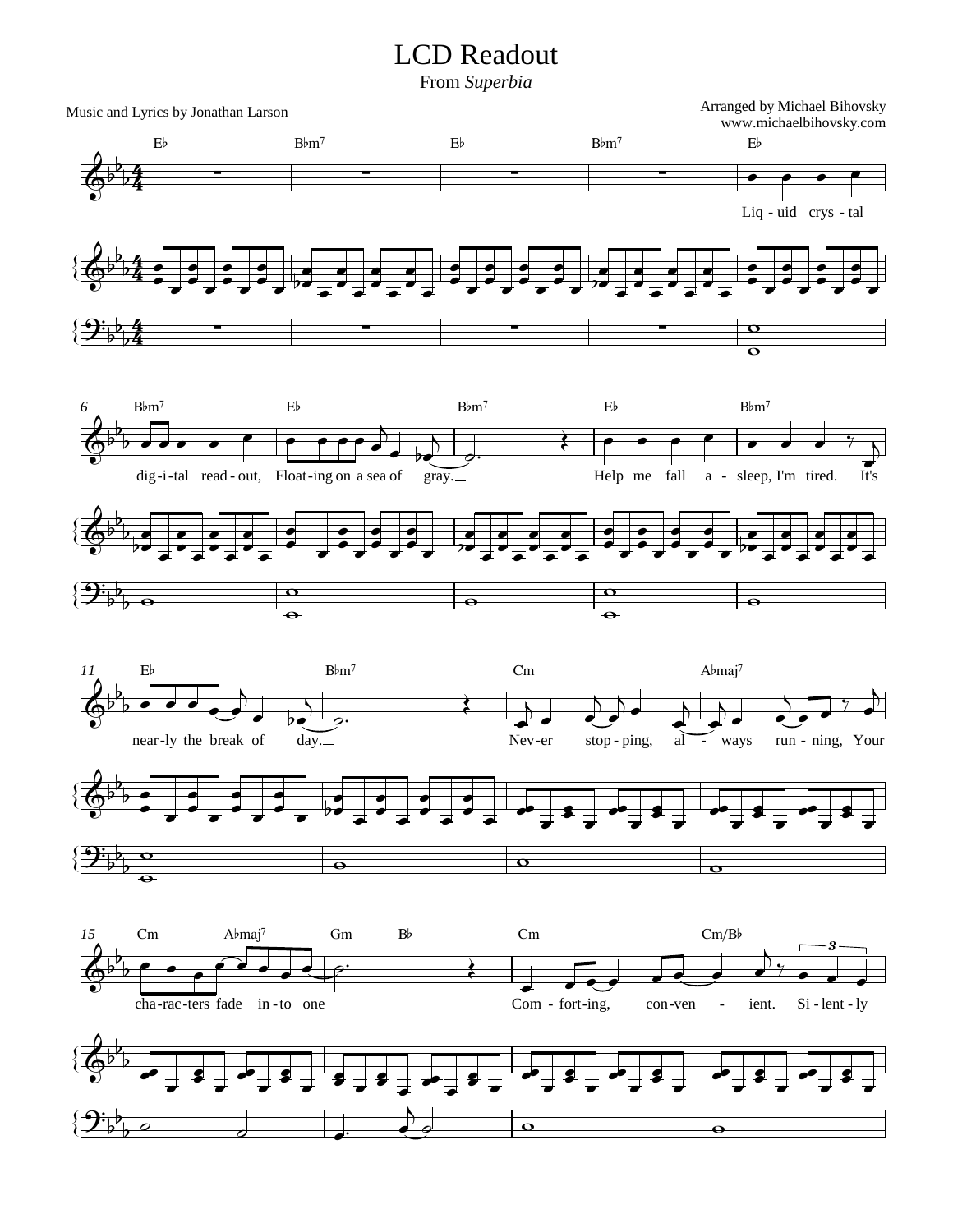





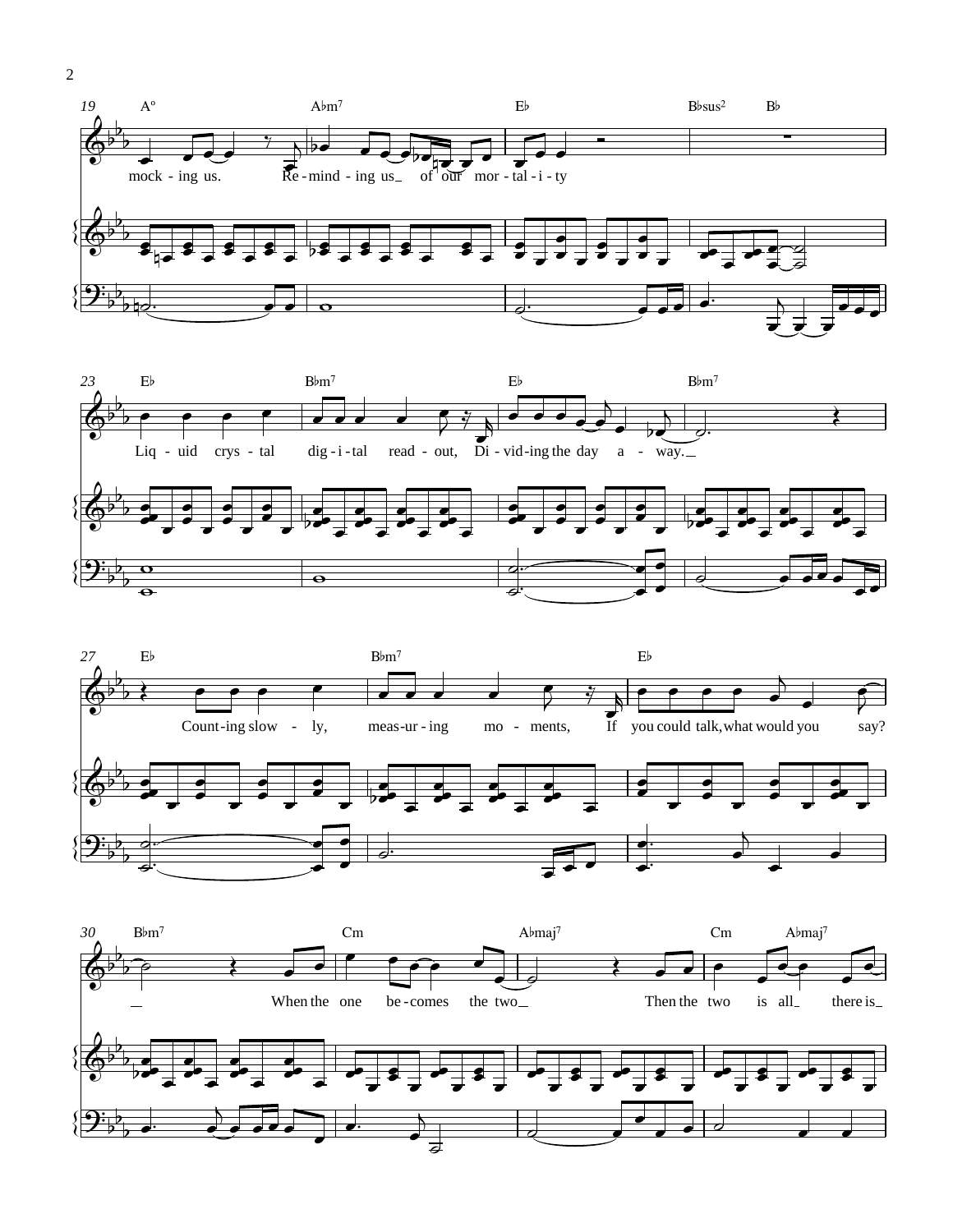

 $\mathfrak{Z}$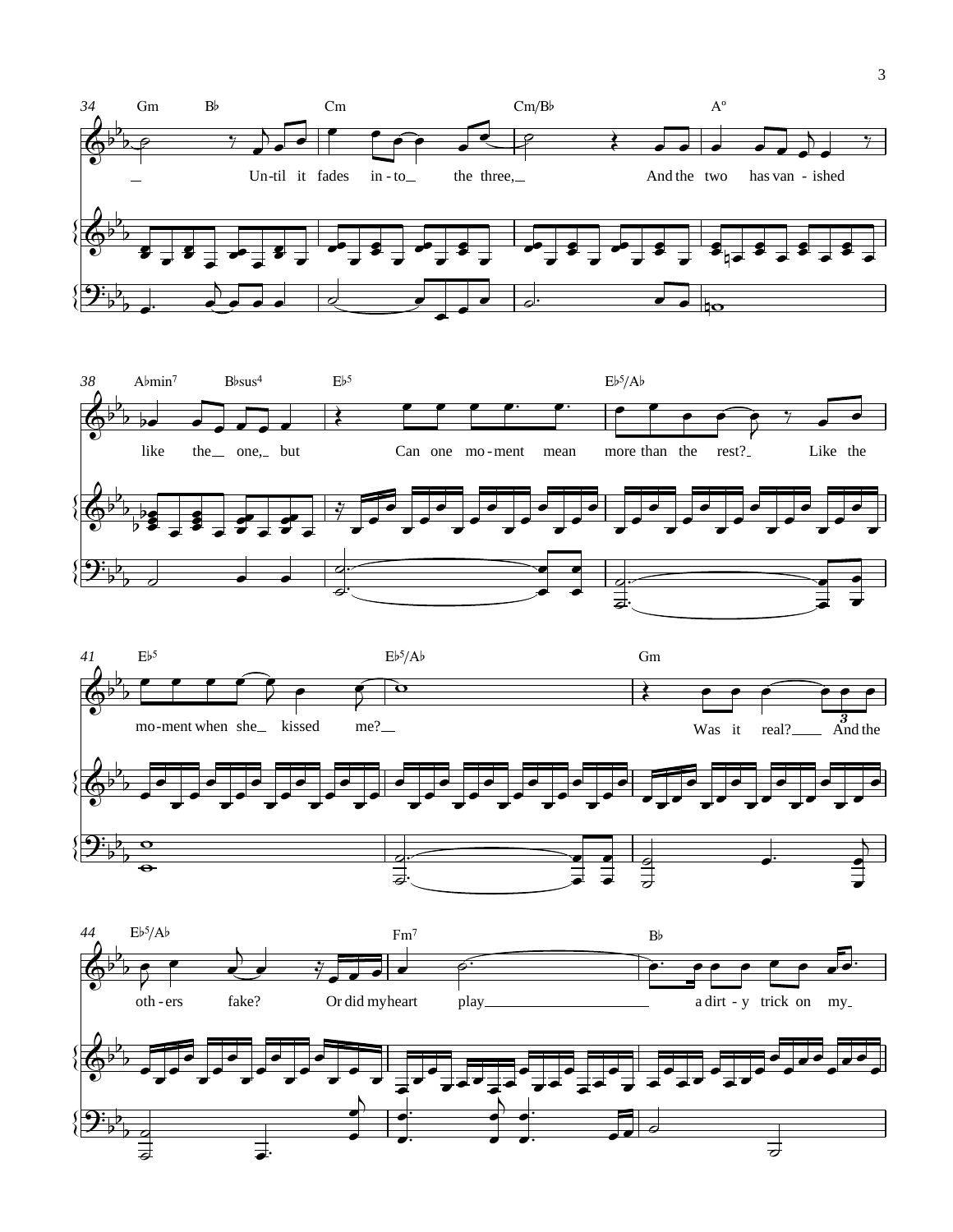







 $\overline{4}$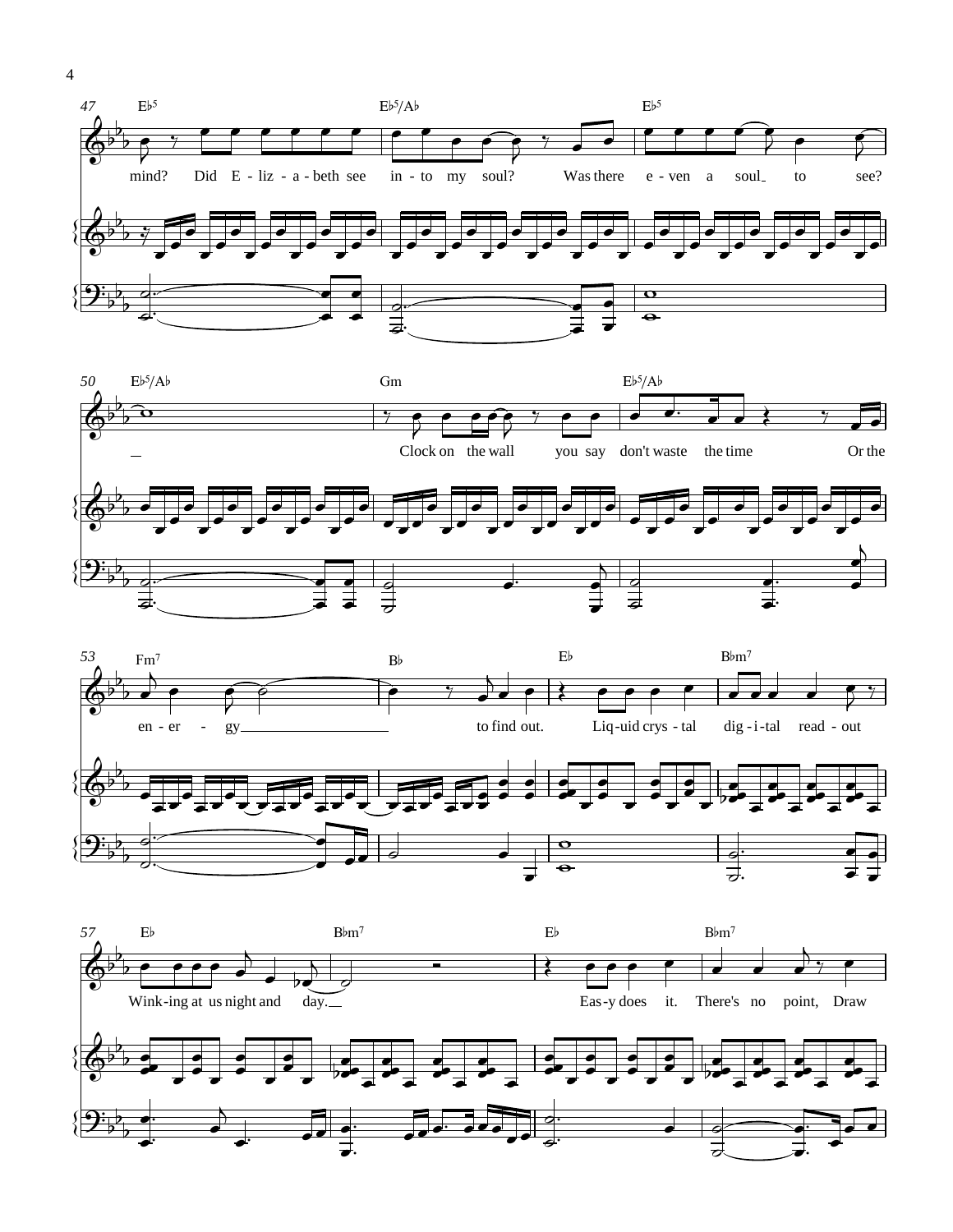





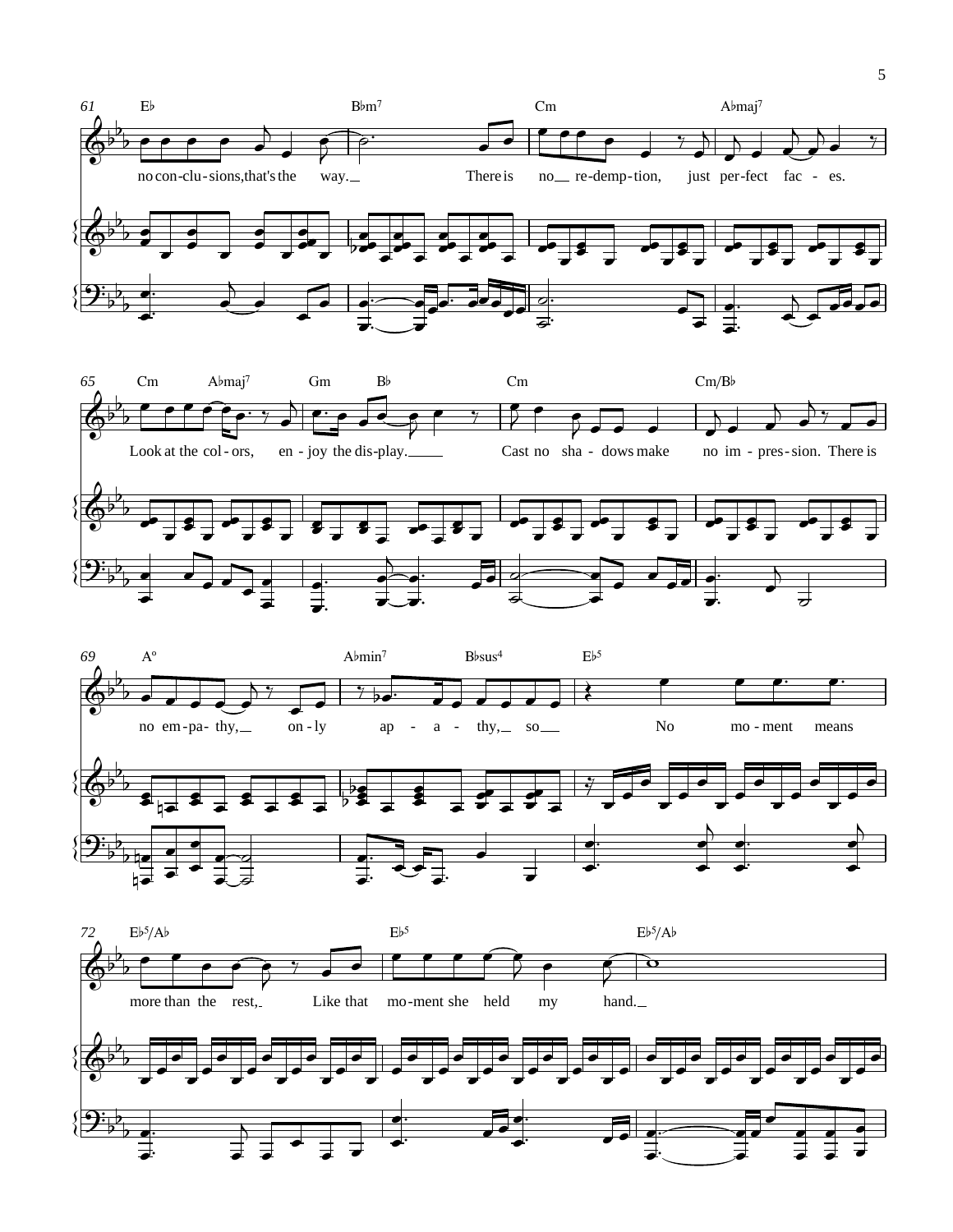





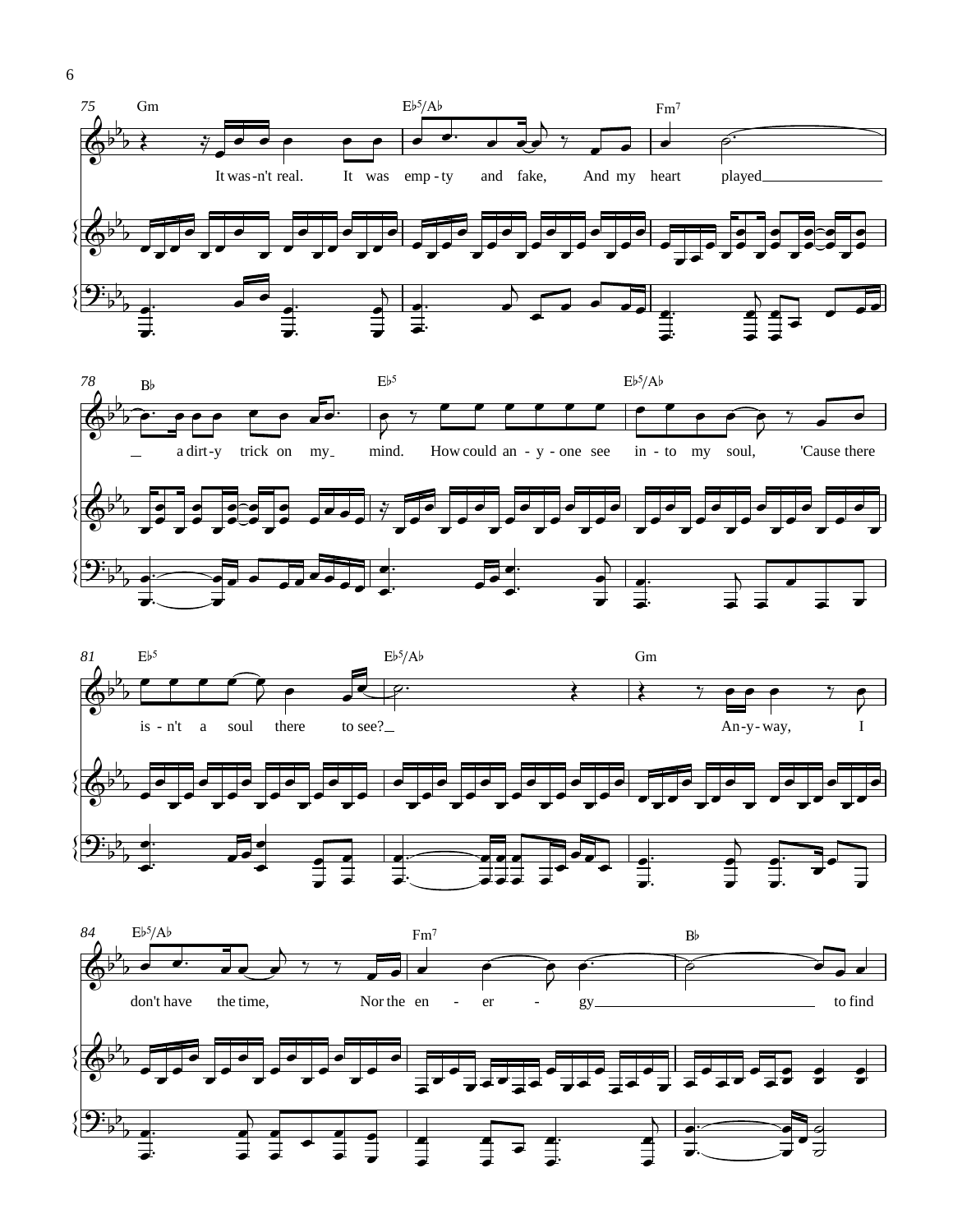